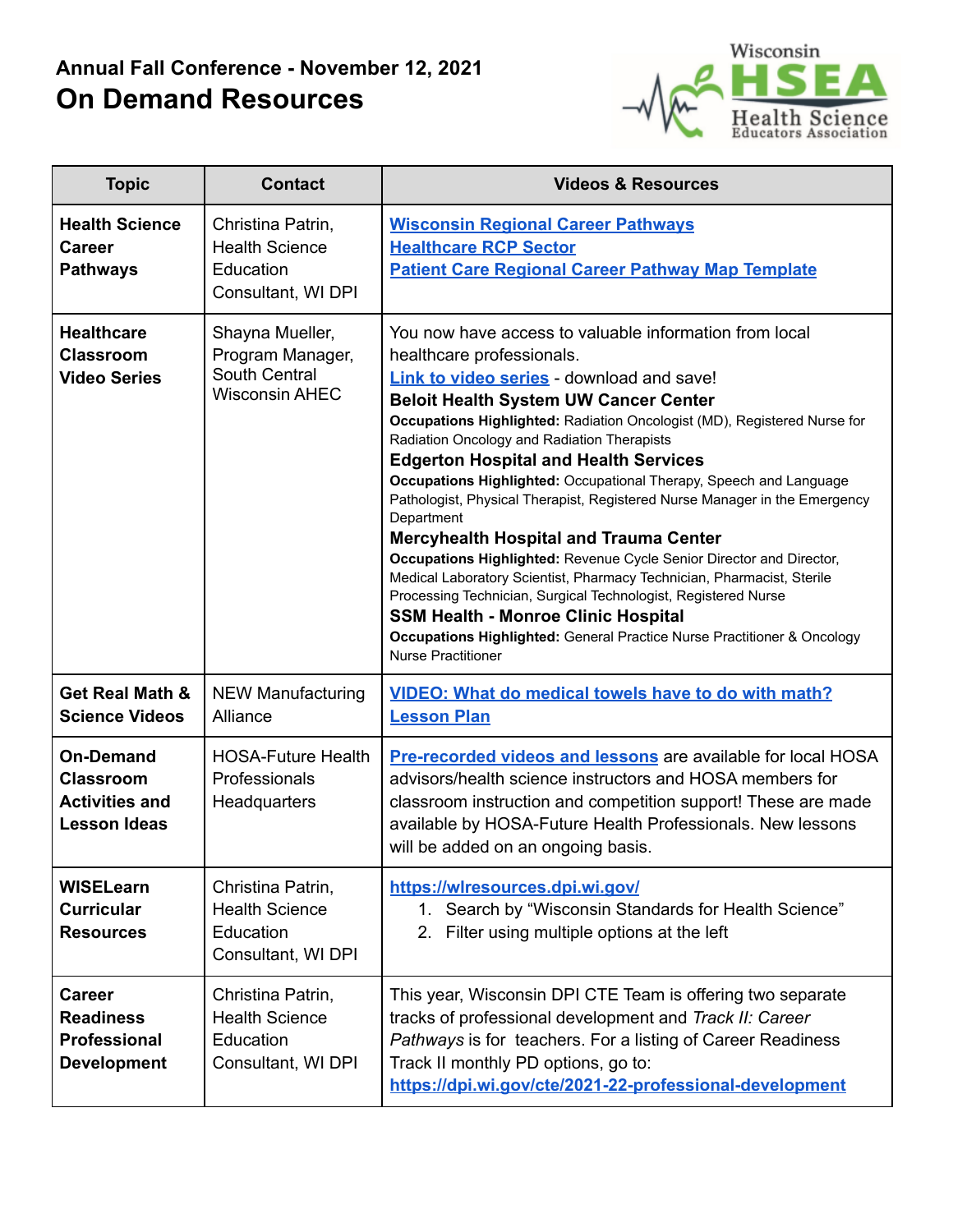| <b>National</b><br><b>Consortium for</b><br><b>Health Science</b><br><b>Education</b>                                                                | Nancy Allen,<br><b>Executive Director</b>                                                                  | NCHSE is positioned as the national authority for health science<br>education. Wisconsin as a state member provides free resources<br>and discounts to educators of health science.<br>https://www.healthscienceconsortium.org/<br><b>Conferences - Plan ahead to attend the national conference</b><br><b>Webinars</b> - Access upcoming and past recorded webinars.<br>These are free to attend!<br><b>Curriculum</b> - NCHSE offers standards, curricular resources,<br>work-based learning, and a four-course framework for Health<br>Science Education programs<br>Health Science Curriculum Enhancements 6.0 - over 600+<br>files of health science standards-aligned presentations, lesson<br>activities, assessments, and more for \$350 as a member state!<br>Get instant access through a zip file digital download when<br>paying online with a credit card. |  |  |
|------------------------------------------------------------------------------------------------------------------------------------------------------|------------------------------------------------------------------------------------------------------------|-------------------------------------------------------------------------------------------------------------------------------------------------------------------------------------------------------------------------------------------------------------------------------------------------------------------------------------------------------------------------------------------------------------------------------------------------------------------------------------------------------------------------------------------------------------------------------------------------------------------------------------------------------------------------------------------------------------------------------------------------------------------------------------------------------------------------------------------------------------------------|--|--|
| <b>NCHSE</b><br><b>Facebook Page</b><br>& HSEA Private<br><b>Facebook Group</b>                                                                      | Private page request<br>to join required                                                                   | Follow the <b>NCHSE Facebook page</b> and request access to join<br>the national <b>HSEA private Facebook group</b> to stay up-to-date<br>on events, network with other health science teachers from<br>across the nation, and share resources (you do not need to be a<br>member of HSEA to join).                                                                                                                                                                                                                                                                                                                                                                                                                                                                                                                                                                     |  |  |
| <b>Wisconsin</b><br><b>Guide to</b><br>Implementing<br><b>Career-Based</b><br>Learning<br><b>Experiences for</b><br><b>K-12 Districts</b><br>(draft) | Christina Patrin,<br><b>Health Science</b><br>Education<br>Consultant, WI DPI                              | Career-based learning experiences (CBLEs) are<br>business-connected experiences and opportunities that allow<br>K-12 students to participate in career awareness, career<br>exploration, or career development. In Wisconsin, the ACP<br>process bridges academic classroom learning with the steps<br>needed to identify a potential career choice.<br>https://dpi.wi.gov/acp/career-based-learning<br><b>Wisconsin Guide to Implementing Career-Based Learning</b><br><b>Experiences</b>                                                                                                                                                                                                                                                                                                                                                                              |  |  |
| <b>Educational Vendors &amp; Publishers</b>                                                                                                          |                                                                                                            |                                                                                                                                                                                                                                                                                                                                                                                                                                                                                                                                                                                                                                                                                                                                                                                                                                                                         |  |  |
| <b>Starla's Creative</b><br><b>Teaching Tips</b>                                                                                                     | Starla A. Ewan, M.S.<br>sewan15@yahoo.co<br>m                                                              | Hands-On Body Systems: Quality, original clay lessons, videos,<br>and proven classroom curriculum. Teacher friendly and<br>affordable.<br>http://www.starlasteachtips.com/                                                                                                                                                                                                                                                                                                                                                                                                                                                                                                                                                                                                                                                                                              |  |  |
| <b>ANATOMY IN</b><br><b>CLAY<sup>®</sup></b> Learning<br><b>System</b>                                                                               | JP Theriault,<br><b>Midwest Education</b><br>Consultant<br>John.Paul@anatomy<br>inclay.com<br>800.950.5025 | The ANATOMY IN CLAY® Learning System has provided<br>informative and relevant anatomy education through the power of<br>hands-on learning. We are passionate about advancing the study<br>of anatomy and creating success for both students and teachers<br>alike.<br>https://www.anatomyinclay.com/                                                                                                                                                                                                                                                                                                                                                                                                                                                                                                                                                                    |  |  |
| Kaduceus, Inc.                                                                                                                                       | Lynne Lamparski,<br>Educational<br>Consultant                                                              | Career and Technical Education Certification Programs<br>www.kaduceusinc.com<br><b>Video</b>                                                                                                                                                                                                                                                                                                                                                                                                                                                                                                                                                                                                                                                                                                                                                                            |  |  |